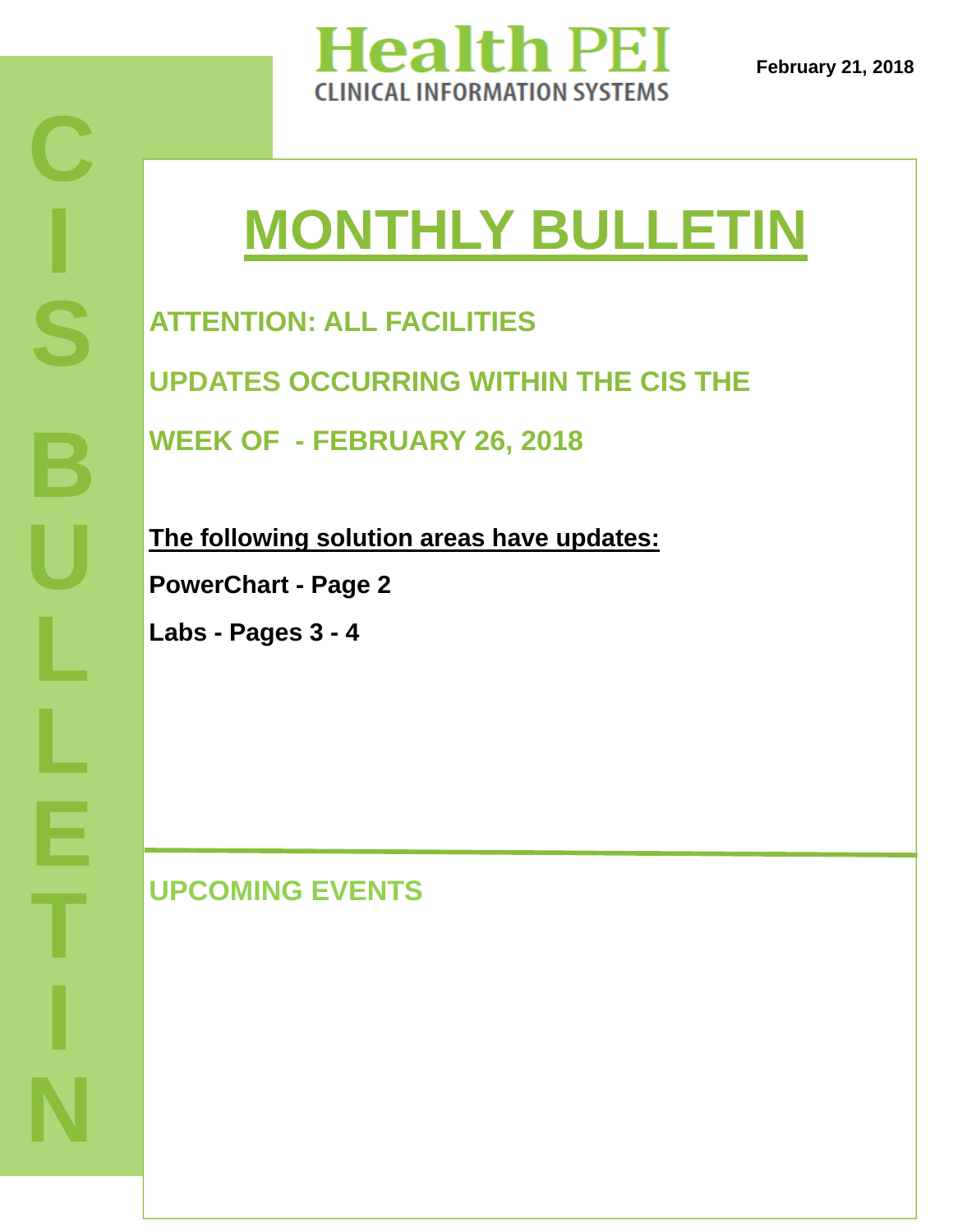# **Health PEI CLINICAL INFORMATION SYSTEMS**

### **PowerChart Updates:**

**Physician and General Surgeon Updates:** 

#### **New Order - Follow up with Lymphedema PT**

There is a medical directive in place to ensure that all patients having lymp nodes removed are to be followed by the Provincial Lymphedema Management Program.

The referral process is automatic for patients having lymph nodes removed on PEI and tested at the Provincial Lab; however we do not have an automatic process for off Island surgeries and testing.

**Please use the "Follow up with Lymphedema PT" order when you are aware that your patient had surgery off Island OR lymph node tissue samples sent to an off Island lab.** 

This order is contained within the GENSURG Mastectomy Post-op powerplan

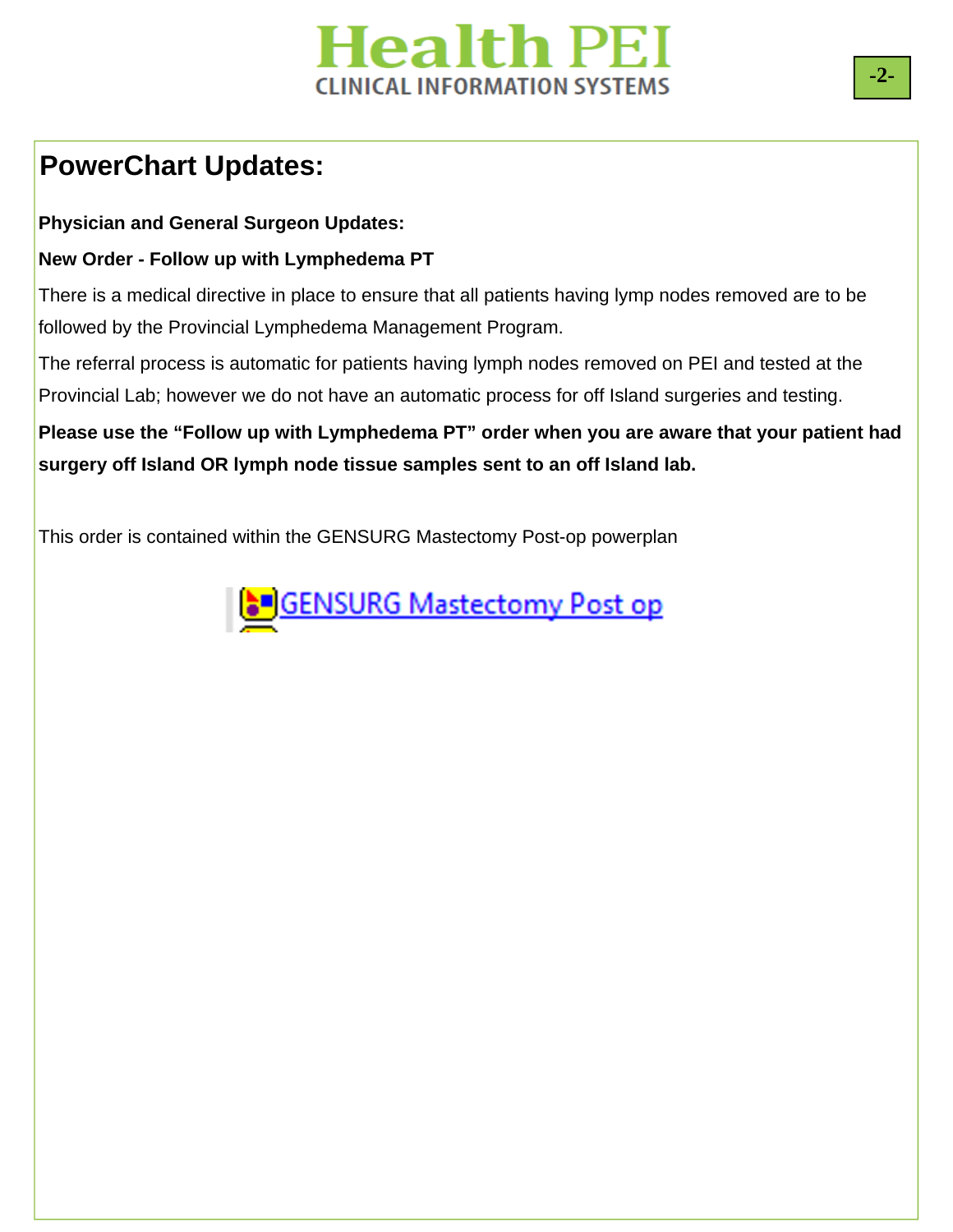# **Health PEI CLINICAL INFORMATION SYSTEMS**

### **Lab Updates:**

**Analytes:** To help ensure proper interpretation/identification of capillary blood collections for select analytes (calcium, total bilirubin, direct bilirubin, total protein, electrolytes, glucose fasting, glucose random), an additional means of documentation has been added. Analyte levels in capillary blood may differ from levels in venous and arterial blood. In addition, the capillary blood collection procedure itself can influence the quality of the same and lab results.

#### Before(Powerchart):

Type of collection was identified by viewing the comment associated to the Total CO2



#### Before(Final Report):

|                                                                                                                                                                                 |                                                                                      |                                                                                                                             | Provincial Laboratory Services-Health PEI                                          |  |
|---------------------------------------------------------------------------------------------------------------------------------------------------------------------------------|--------------------------------------------------------------------------------------|-----------------------------------------------------------------------------------------------------------------------------|------------------------------------------------------------------------------------|--|
| Patient Name: ZZ TEST, PATIENT ELEVEN<br>MRN: 010199958<br>DOB: 11/01/2007 Age: 10 years                                                                                        |                                                                                      |                                                                                                                             | Ordering Provider: Unknown Physician, Physician,                                   |  |
| Sex: Male                                                                                                                                                                       |                                                                                      | Location:                                                                                                                   | Queen Elizabeth Hospital<br>LAB OFH                                                |  |
| Lab No: 18-039-00003                                                                                                                                                            |                                                                                      |                                                                                                                             | Copies To: Unknown Physician, Physician,                                           |  |
|                                                                                                                                                                                 |                                                                                      |                                                                                                                             | <b>Biochemistry</b>                                                                |  |
| <b>Routine Biochemistry</b><br><b>Collected Date</b><br><b>Collected Time</b><br>Procedure<br>Sodium Level<br>Potassium Level<br>Chloride<br>Total CO <sub>2</sub><br>Anion Gap | 02/08/2018<br>11:22<br>140<br>5.0<br>102<br>See Comment <sup>R1</sup><br>N/A<br>2.40 | <b>Reference Interval</b><br>$[135 - 145]$<br>$[3.5 - 5.1]$<br>$[96 - 109]$<br>$[21 - 30]$<br>$[4 - 12]$<br>$[2.10 - 2.60]$ | <b>Units</b><br>mmol/L<br>mmol/L<br>mmol/L<br>mmol/L<br>mmol/L<br>mmol/L<br>mmol/L |  |